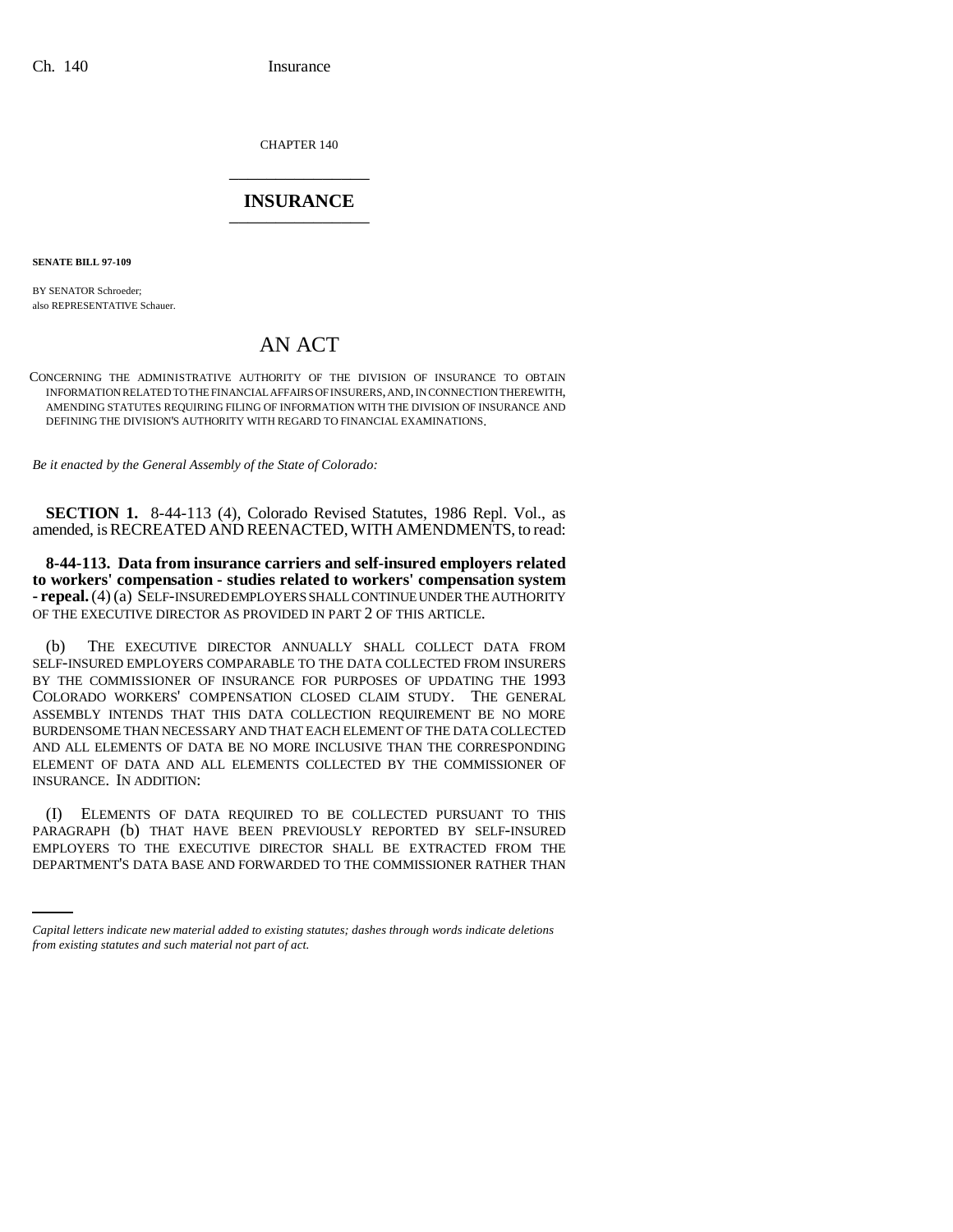REQUIRED TO BE REPORTED PURSUANT TO THIS SECTION.

(II) DATA SHALL BE COLLECTED ON CLOSED INDEMNITY CLAIMS ONLY.

(III) DATA SHALL BE COLLECTED ANNUALLY ON NOVEMBER 15 OF EACH YEAR.

(IV) DATA SHALL BE COLLECTED ON A RANDOM-SAMPLE BASIS. THE NUMBER OF CLAIMS SELECTED FOR DATA COLLECTION SHALL BE NO GREATER THAN THAT ESTABLISHED BY THE COMMISSIONER FOR PURPOSES OF THE REPORT PURSUANT TO THIS PARAGRAPH (b).

**SECTION 2.** 10-16-107 (2) and (3) (e), Colorado Revised Statutes, 1994 Repl. Vol., are amended to read:

**10-16-107. Rate regulation - approval of policy forms - benefit certificates - evidences of coverage - loss ratio guarantees.** (2) No policy of sickness and accident insurance or subscription certificate or membership certificate or other evidence of health care coverage shall be delivered or issued for delivery in this state, nor shall any endorsement, rider, or application which THAT becomes a part of any such policy, contract, or evidence of coverage be used, until the insurer has filed a certification with the commissioner that such policy, endorsement, rider, or application conforms, to the best of the insurer's good faith knowledge and belief, to Colorado law pursuant to section 10-16-107.2 and  $a$  copy COPIES of the premium rates or dues and a copy of the classification of risks or subscribers pertaining thereto are filed with the commissioner.

(3) (e) (I) No schedule of charges or rates for enrollee coverage for health care services, or amendments thereto, may be used by a health maintenance organization until a copy of such schedule of charges or rates, or amendments thereto, has been filed with the commissioner AT LEAST thirty days prior to its effective date, except individual group rates which THAT shall be filed concurrent with or prior to the effective date.

(II) Such charges or rates may be established in accordance with actuarial principles for various categories of enrollees, if charges or rates applicable to an enrollee shall not be individually determined based on the status of such enrollee's health. The charges or rates shall not be excessive, inadequate, or unfairly discriminatory. An annual certification, by a qualified actuary, to the appropriateness of the charges or rates, based on reasonable assumptions, shall accompany the filing along with adequate supporting information. Such supporting information and any other additional background information regarding the charges or rates requested by the commissioner or required by regulation shall not be treated as a public record subject to part 2 of article 72 of title 24, C.R.S., or section 10-16-422.

**SECTION 3.** 10-16-416 (1), Colorado Revised Statutes, 1994 Repl. Vol., is amended to read:

**10-16-416. Examination.** (1) The commissioner may make an examination of the affairs of any health maintenance organization and providers with whom such organization has contracts, agreements, or other arrangements pursuant to its health care plan as often as the commissioner deems it necessary for the protection of the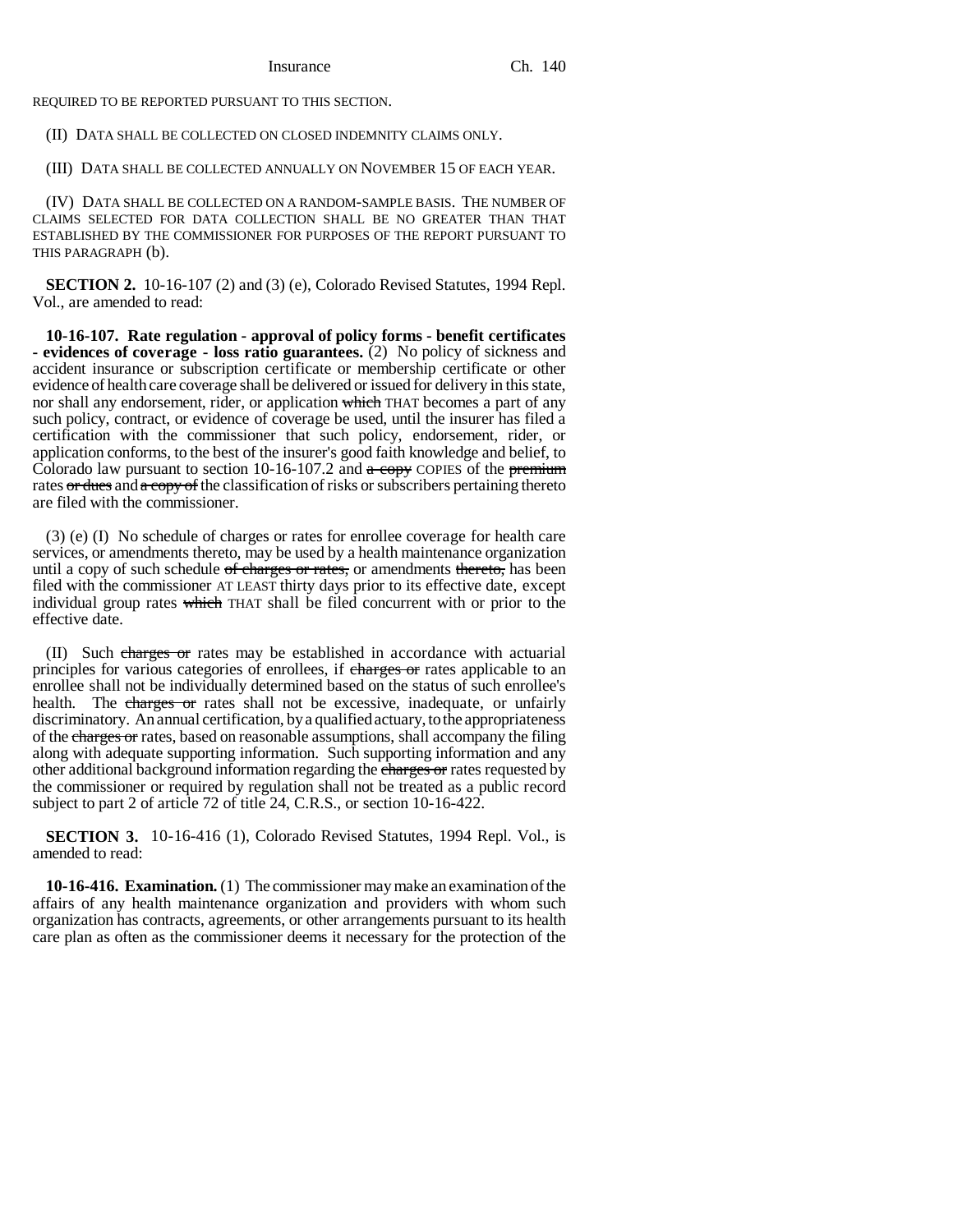interests of the people of this state but not less frequently than once every three FIVE years.

**SECTION 4.** 10-3-209, Colorado Revised Statutes, 1994 Repl. Vol., as amended, is amended BY THE ADDITION OF A NEW SUBSECTION to read:

**10-3-209. Tax on premiums collected - exemptions - penalties.** (5) FOR THE PURPOSE OF AUDITING A COMPANY'S TAX STATEMENT, THE COMMISSIONER OR THE COMMISSIONER'S DESIGNEE HAS THE POWER TO EXAMINE ANY BOOKS, PAPERS, RECORDS, AGREEMENTS, OR MEMORANDA BEARING UPON THE MATTERS REQUIRED TO BE INCLUDED IN THE TAX STATEMENT. SUCH BOOKS, PAPERS, RECORDS, AGREEMENTS, OR MEMORANDA SHALL BE MADE AVAILABLE UPON REQUEST TO THE COMMISSIONER'S OFFICE.

**SECTION 5.** 10-3-1004 (1), Colorado Revised Statutes, 1994 Repl. Vol., is amended, and the said 10-3-1004 is further amended BY THE ADDITION OF A NEW SUBSECTION, to read:

**10-3-1004. Defense of action by unauthorized insurer.** (1) Before any unauthorized foreign or alien insurer files or causes to be filed any pleading in any action, suit, or proceeding instituted against it, such unauthorized insurer shall either deposit, with the clerk of the court in which such action, suit, or proceeding is pending, cash or securities, or file with such clerk a bond with good and sufficient sureties, to be approved by the court, in an amount to be fixed by the court sufficient to secure the payment of any final judgment which may be rendered in such action, or procure a certificate of authority to transact the business of insurance in this state, UNLESS ONE OR MORE OF THE FOLLOWING IS APPLICABLE:

(a) THE INSURER MAKES A SHOWING SATISFACTORY TO THE COURT AND THE COMMISSIONER THAT THERE ARE, IN THIS STATE OR IN ANOTHER STATE, CASH, SECURITIES, BOND, OR OTHER ASSETS SUFFICIENT AND AVAILABLE TO SECURE THE PAYMENT OF ANY FINAL JUDGMENT WHICH MAY BE RENDERED IN THE ACTION, SUIT, OR PROCEEDING OR THAT THE INSURANCE WAS PLACED LAWFULLY IN THE JURISDICTION IN WHICH THE TRANSACTION TOOK PLACE AND WHICH WAS NOT AN UNLAWFUL PLACEMENT UNDER THE LAWS OF THIS STATE.

(b) AT THE TIME THE INSURER FILES ANY PLEADING IN ANY ACTION, SUIT, OR PROCEEDING INSTITUTED AGAINST IT, THE INSURER IS LISTED ON THE APPROVED NONADMITTED INSURERS LIST PREPARED BY THE COMMISSIONER PURSUANT TO SUBSECTION (1) OF SECTION 10-5-108;

(c) WITH RESPECT TO A CONTRACT OF REINSURANCE, THE REINSURER HAS COMPLIED WITH THE PROVISIONS OF THIS TITLE, NECESSARY TO PERMIT THE CEDING INSURER TO TAKE CREDIT ON ITS FINANCIAL STATEMENT FOR THE REINSURANCE PURSUANT TO SUBSECTIONS (5) AND (6) OF SECTION 10-3-118; OR

(1.5) IF AN INSURER OR REINSURER ASSERTS AN EXEMPTION UNDER PARAGRAPHS (a), (b), OR (c) OF SUBSECTION (1) OF THIS SECTION, SUCH INSURER OR REINSURER SHALL NOTIFY THE COURT OF THE BASIS ON WHICH THE EXEMPTION IS SOUGHT AND SHALL FILE A COPY OF THE ASSERTION WITH THE COMMISSIONER OF INSURANCE.